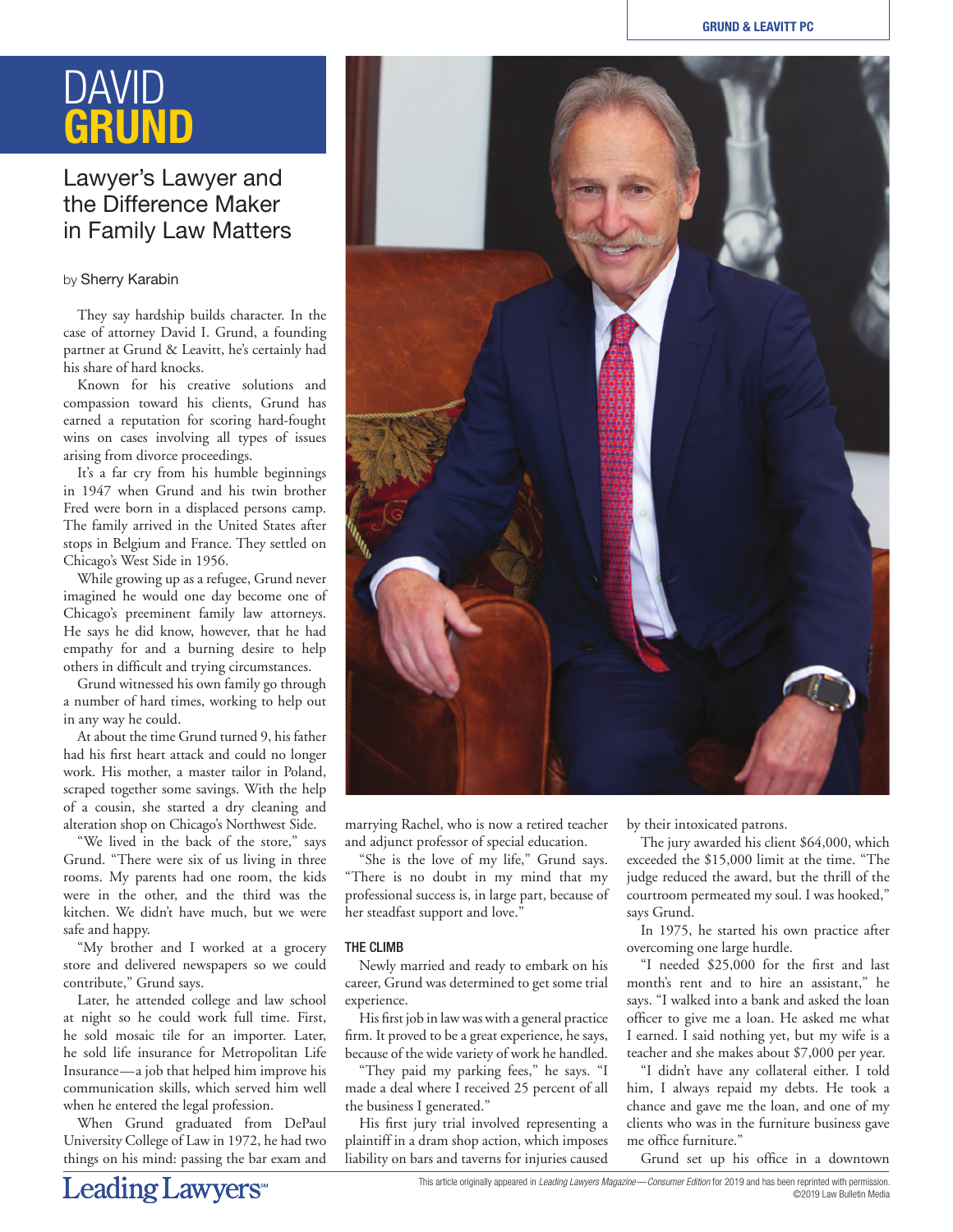office building where the owner was offering a year's free rent for anyone willing to sign a long-term lease.

#### A CHANGE OF FOCUS

The gamble paid off. By 1983, Grund had developed a thriving general practice that included many commercial litigation clients.

Ironically, it was one of his commercial clients who would set him on the path to becoming a family lawyer.

"That client owned a clearing firm and traded commodities and currencies," Grund says. "He was worldly and a really big hitter among traders at the Chicago Board of Trade. He asked me to represent him in his divorce. I said, 'Sorry, I don't do divorce, that's a specialty, but I can refer you to someone who does.'"

Grund says the client insisted, so he agreed to take the case on the condition that he handle it with an experienced divorce lawyer.

"There was a lot of publicity surrounding the case because of the money involved. The client ended up doing very well," Grund says. "As a result of that success, I started getting calls from other divorce lawyers who wanted me to try their cases.

"Commercial litigation can be pretty dry," he says, "but it involved my knowledge of accounting and finance and trial skills that I honed as a litigator.

"As a result, I utilized that knowledge and practice to gain a leg up in my newly adopted field that was still dormant in that regard."

Three years later, the family law cases took over his commercial litigation practice.

"I decided to practice family law exclusively," Grund says. "I had three associates at the time. One came with me, and the other two left and took my commercial work."

By 2003, the firm had 10 lawyers and was bustling with business.

# A CHANCE MEETING

In the early 2000s, not only was the firm's family law practice thriving, but its appellate practice had also grown.

One of Grund's cases took him to the Illinois Appellate Court, where he argued before a three-judge panel, which included Marvin Leavitt.

Grund was seeking a reversal at the time, but the appellate court affirmed the trial court. Afterward, Grund met Justice Leavitt at a party, where he explained why he thought Leavitt and the other justices had ruled incorrectly.

"It was a wonderful intellectual discussion," Grund says. "With Marvin, I had met my match. He was very affable and even-keeled.

He was smart, a quick study. It became apparent that we were a good fit."

"I remember that David had appeared before me twice and we affirmed the trial court in both cases," says Leavitt. "However, he was exceptionally bright and had a terrific courtroom demeanor.

"After I left the bench, David called me up and asked me to help him on a couple of cases," says Leavitt. "I was not part of a firm yet, and I was looking for opportunities and a direction. We were very successful on the work we did together, and sometime later he asked me to be his partner.

"I was a bit hesitant because family law was not an area I had been involved with previously. However, he was so inviting that I decided to give it a try."

They went into partnership based on a handshake, and Leavitt says it has been a "honeymoon" ever since.

"David is one of the brightest and

 $\zeta$ **He takes the time to train the associates, emphasizing the public**  policy behind the law to better their metheneed, especially as a woman, to be **understanding. He has been an outstanding mentor. And then he gave me my wings to fly on my own, a sign of a true leader."**

most gracious lawyers I've ever met in the profession," says Leavitt. "He's a wonderful leader and mentor, and together we've built a cutting-edge practice."

Leavitt says the two share the same values, including a desire to give back to the community. As a result, the firm's lawyers are encouraged to sit on nonprofit boards and take on pro bono work.

Leavitt and Grund also have other things in common. Both were refugees, born in displaced persons camps. Also, their wives are close friends.

"As a result of our backgrounds, we are both committed to having a diverse and supportive workplace."

Leavitt says Grund is a great partner and an even better friend.

#### AN ADVOCATE FOR WOMEN

Although Grund grew up in a patriarchal environment where his father made and enforced the rules, he always considered himself to be a feminist.

"I've always felt women, in particular, have a great aptitude for family law," he says. "In fact, the firm has hired more women than men over the years."

One of those women is his daughter, Melissa Grund, who earned a joint law degree and MBA from Northwestern University in 2006.

"My daughter got offers from a lot of big name firms, but I encouraged her to take the job with us for less money," says Grund. "Twelve years later, she's a partner in our firm and a superb lawyer. I am so proud of what she has accomplished and become: a partner, daughter, wife and mother.

"Benjamin, her 18-month-old son, is the joy of my life."

Melissa says her father believes women are the future of the practice, which is why he has hired and promoted so many of them.

"My father is a real Renaissance man," she says. "Not many fathers bring their daughters into their law or business practice, but he truly

believes in me and the other women who have crossed his path.

"They broke the mold when they made my dad," says Melissa. "As busy as he was creating a successful practice, he never missed a moment of my childhood.

"From an early age, he impressed upon independent and to have my own career. He always told me that my education comes first and it would afford me both financial and personal freedom."

Melissa says her father is committed to treating everyone at the firm as family. "He takes the time to train the

associates, emphasizing the public policy behind the law to better their understanding," she says. "He has been an outstanding mentor. He taught me everything. And then he gave me my wings to fly on my own, a sign of a true leader."

#### THE GLADIATOR

While Grund possesses empathy and compassion for those in difficult situations, he has no qualms about pulling out all the stops when representing his clients.

Melissa says her father constantly strives to develop and create unique strategies to help those he represents.

"His depth of knowledge of the law is remarkable and innovative," Melissa says. "He will literally walk through a brick wall to obtain a fair result for his client, but always within the rules and ethics.

"He is, purely and simply, an ardent student of the law with an unquenching thirst for its nuances," she says. "He often spends his nights awake, thinking and fashioning strategies to solve his clients' problems."

©2019 Law Bulletin Media